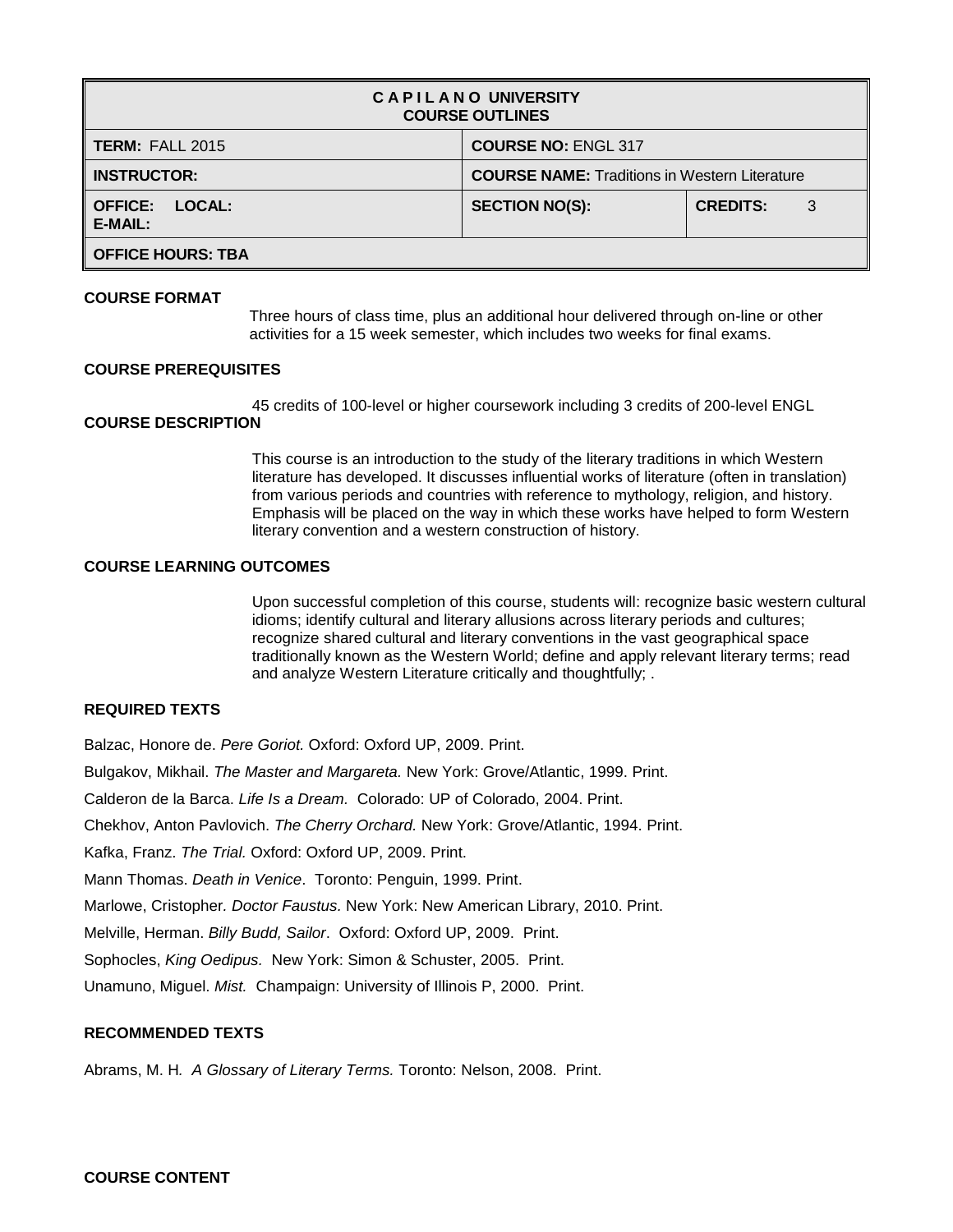| Week           | Assignment                                       |
|----------------|--------------------------------------------------|
| $\mathbf{1}$   | Introduction                                     |
| $1 - 2$        | The Tragic - Sophocles, King Oedipus;            |
| $2 - 3$        | Chechov, The Cherry Orchard                      |
| $\overline{4}$ | The Novel - Balzac, Pere Goriot                  |
| 5              | Unamuno, Mist                                    |
| $6 - 7$        | The Body Politic and the Body Literary -         |
|                | <b>Bulgakov The Master and Margarita</b>         |
| $\overline{7}$ | The Irrational - Melville, "Billy Bud, Sailor"   |
| $8-9$          | Kafka, The Trial                                 |
| $9 - 10$       | The Modern Malaise - Thomas Mann, "Death in      |
|                | Venice"                                          |
| $10 - 11$      | The Original Sin - Marlowe, Doctor Faustus       |
| $11 - 12$      | The Game of Mirrors - Calderon de la Barca, Life |
|                | Is a Dream                                       |
| 13             | Conclusions                                      |
| $14 - 15$      | <b>Exam Period</b>                               |

### **COURSE ASSIGNMENTS**

Assignments will include the writing of two essays and the reading of the assigned texts before we discuss them in class. All essays will be only on the texts on the syllabus; each essay will analyze one particular aspect of a literary work - motif, symbol, structure. There will be a quiz at the beginning of class, each time we start discussion on a new text. The course will conclude with a final research essay.

# **EVALUATION PROFILE**

| Assignments         | Length      | Value      | Due dates |  |  |  |  |
|---------------------|-------------|------------|-----------|--|--|--|--|
| Essay #1            | 1,500 words | <b>20%</b> |           |  |  |  |  |
| Essay # $2$         | 2000 words  | 30%        |           |  |  |  |  |
| Quizzes             |             | 20%        |           |  |  |  |  |
| Class participation |             | 10%        |           |  |  |  |  |
| <b>Final Essay</b>  | 1,000 words | 20%        |           |  |  |  |  |
| Total               |             | 100%       |           |  |  |  |  |
|                     |             |            |           |  |  |  |  |

# **GRADE PROFILE**

.

|                 |  | $A+$ = 90 - 100% $B+$ = 77 -79% $C+$ = 67 - 69% $D = 50$ - 59% |  |  |                                    |  |  |  |  |  |  |
|-----------------|--|----------------------------------------------------------------|--|--|------------------------------------|--|--|--|--|--|--|
|                 |  | A = 85 - 89                                                    |  |  | B = 73 - 76 C = 63 - 66 F = 0 - 49 |  |  |  |  |  |  |
| $A - = 80 - 84$ |  |                                                                |  |  |                                    |  |  |  |  |  |  |